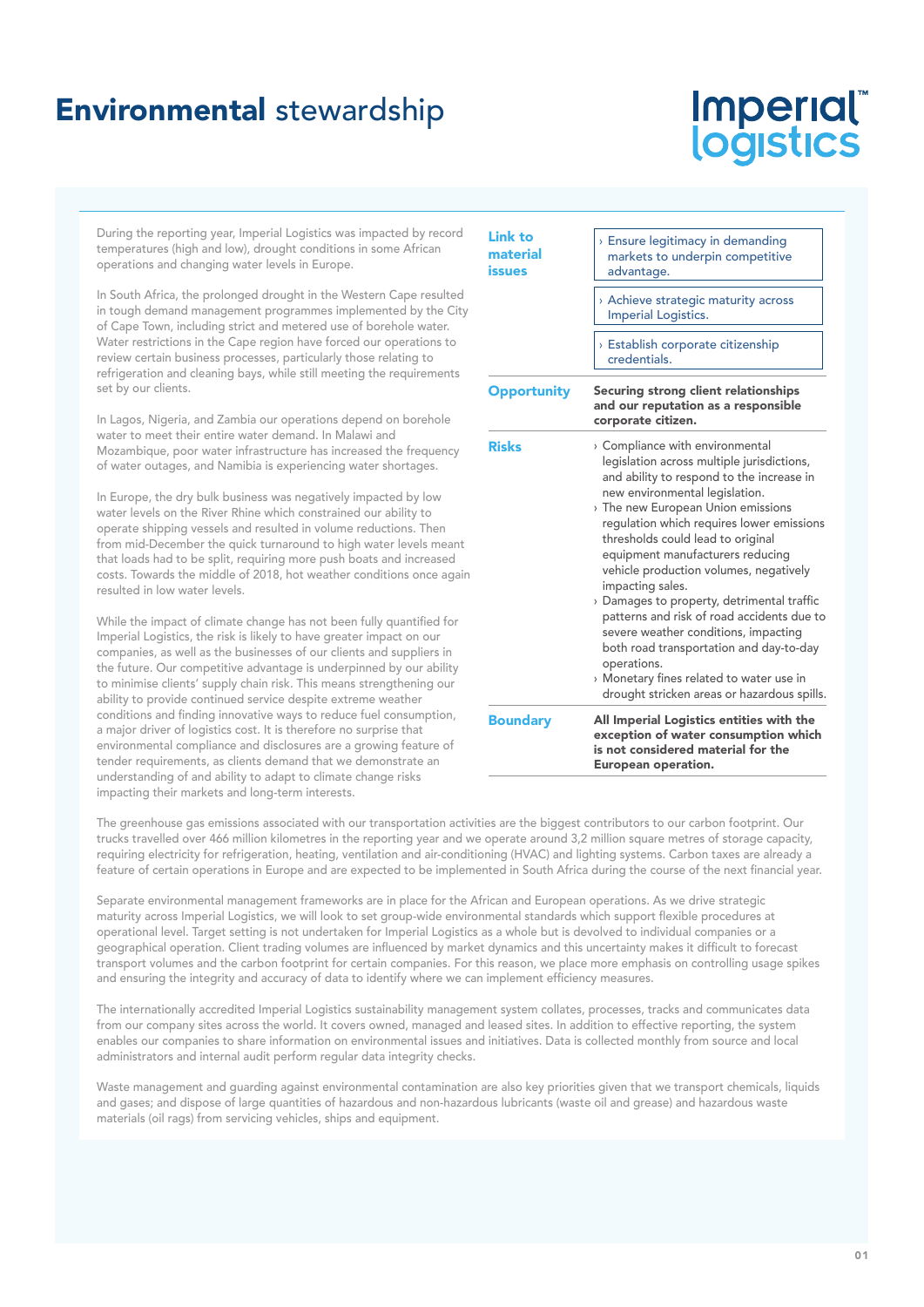# Imperial®<br>logistics

#### Africa

In the African operation, the efficient use of natural resources is governed by an overarching environmental framework and policy. Where it makes sense to do so, performance incentives are in place for business managers, environmental and sustainability managers and equipment operators in certain operations. Incentives are based on the effectiveness of initiatives and reporting, emissions reduction, reduction in energy consumption (both fuel and electricity), driver training, driving style and the procurement of a fuel efficient fleet.

The technical and sustainability teams based in Johannesburg, South Africa, are responsible for researching new and emerging technologies relating to fleet and warehouse management, and energy, water and waste efficiencies.

Where required, new developments are subject to environmental impact assessments during their planning phases. For example, we upgraded a number of Freightmax depots during the year. As these depots are used as storage for chemicals and other hazardous substances, major hazard installation assessments were undertaken in line with the requirements of the National Environmental Management Act and submitted to the relevant authorities for environmental authorisation.

When building new or upgrading existing facilities, green building construction methods are considered as far as possible. Examples of green building design include the insulation of Worldwide Healthcare's warehouses in Nigeria to reduce generator load and the use of thermo-shield coating at Imperial Health Sciences' warehouse in Kenya.

#### Europe

The European Energy Efficiency Directive requires all large companies to conduct energy audits or implement ISO certified energy management systems. The European operation is ISO 50001 certified (energy management) and a number of sites are ISO 14001 certified (environmental management). The energy management system covers 93 sites across Germany, Luxembourg, Poland, Hungary and Sweden and integrates with the Imperial Logistics sustainability management system. In 2019, the system will be extended to operations in the Netherlands and the United Kingdom.

Imperial Logistics is one of a few European inland shipping companies that meet a level two rating on the tanker management selfassessment programme. The programme encourages companies to assess their safety and pollution prevention management systems against best practice guidance.

#### Stakeholder engagement

Our dependency on client facilities and processes can at times constrain our ability to drive environmental initiatives. We engage with our clients on environmental issues and we share our carbon emissions data with them so that they can calculate their own carbon footprints.

Environmental training and awareness campaigns drive the use of new technologies, influence employee behaviour and support employee acceptance of environmental key performance indicators. In Germany, a sustainability week was held in June 2018 at four locations to drive employee awareness (see **sustainability week for employees in Germany**).

Where feasible, we partner with industry leaders to adopt a holistic approach to environmental management for the sector. We monitor legislative developments on an ongoing basis and contribute to public policy on climate change through direct engagement with policymakers and indirectly through our memberships in trade associations. This allow us to assess and prepare for upcoming regulatory changes and share our industry expertise.

While we support the introduction of a carbon tax in South Africa, we have raised the following concerns in our engagements and submission to the National Treasury on the draft Carbon Tax Bill:

- › That carbon tax must be ring-fenced to ensure it is used to mitigate the effects of climate change.
- › The impact on the transport sector and the consequent implications for inflation and economic development.
- › The economic impact of a carbon tax in addition to fuel levies and e-tolling.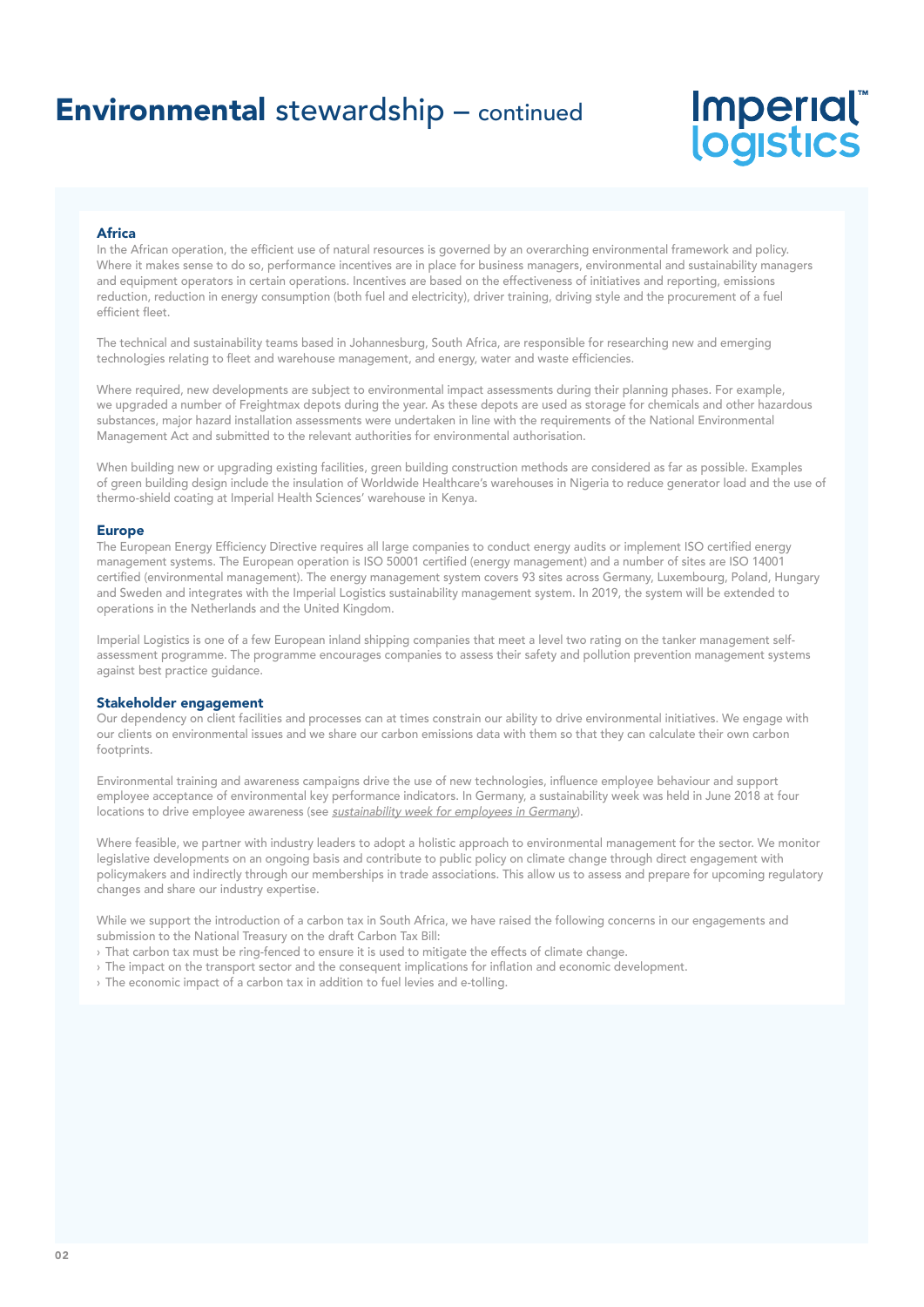# *Imperial* logistics

#### Areas of focus

#### Reduce carbon footprint, particularly electricity and fuel consumption

#### **Challenges**

- › Reducing fuel and electricity usage in an environment of increasing costs.
- › Capital constraints which impact the rate at which efficiency initiatives can be deployed.
- › Unstable electricity supply in some African countries requires the use of diesel-driven generators, constraining the ability to lower our carbon footprint.
- › Limitations in national infrastructure across Africa does not support the most fuel efficient trucks.

#### Group priorities

- › Purchasing new trucks which meet the highest Euro-rating feasible. We invest in Euro 5 and Euro 3 trucks in South Africa, and Euro 6 trucks in Europe.
- › Driver and skipper training on how to conserve fuel.
- › Energy saving initiatives, including energy efficient lighting systems, motion and air-conditioning sensors and photovoltaic (solar) installations.

#### Priorities for Africa

- › Route optimisation software to ensure the right vehicles are used to transport goods along optimal travelling distances. Benefits include optimal fuel usage and shorter delivery times.
- › Fuel efficiency initiatives, including vehicles that run on liquefied natural gas (LNG), aerodynamic streamlining kits and vehicle management systems which measure mileage and consumption and evaluate driving behaviour.
- › Energy meters in warehouses and depots to measure consumption in real time and identify opportunities to implement energy saving initiatives.

#### Priorities for Europe

- › Centralised management of energy consumption with four sub-teams based in business units.
- › Conduct annual external audits to ensure ISO 50001 certification is retained. Re-certification is scheduled for 2019.
- › Fuel efficiency initiatives, including systems in prime movers that adjust gear selection and cruise control settings, new generation push boats in Paraguay and fuel consumption meters in wheelhouses to help skippers adjust speed.
- › Route planning in real time using the Imperial Logistics freight management system. Benefits include lower costs, shorter delivery times and quick access to information for clients.
- › Energy-saving enhancements to IT infrastructure.

#### Performance measures

Africa 494 332 tco<sub>2</sub>1  $(2017: 515 822 tCO<sub>2</sub>)$ 

## 157 565 401 litres of fuel consumed.

(2017: 163 868 337 litres)

Europe  $232\,726$  tCO<sub>2</sub><sup>1</sup>  $(2017: 240 685 tCO<sub>2</sub>)$ 

86 371 387 litres of fuel consumed. (2017: 84 602 203 litres)

Tonnes of carbon dioxide (Scope 1 and Scope 2 emissions only).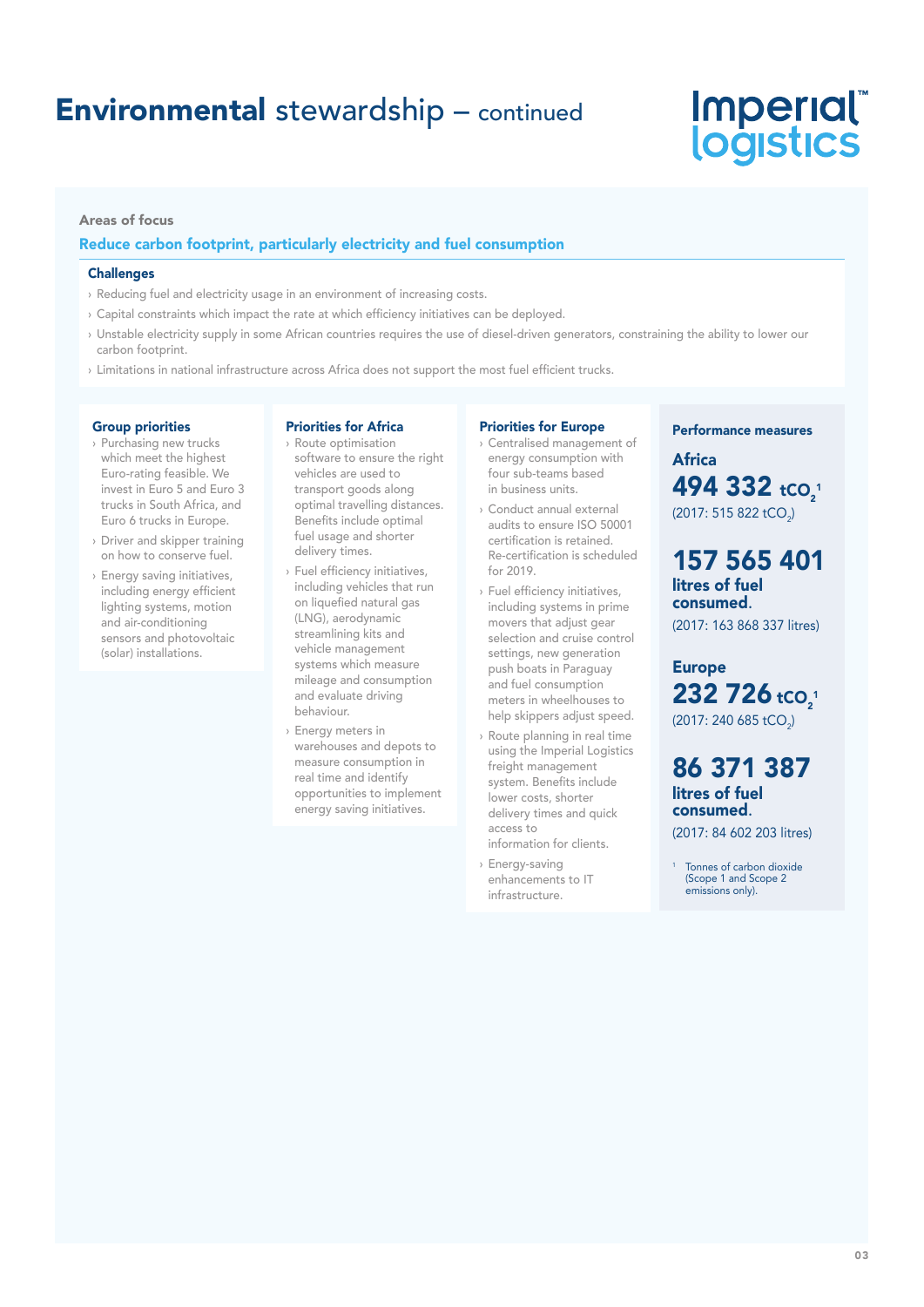# **Imperial®<br>logistics**

#### Reduce water consumption

#### **Challenges**

- › Lack of suitable water infrastructure in some African countries requires access to borehole water.
- › Meeting client wash bay specifications while operating under water restrictions.

#### Priorities for Africa

- › Water meters to provide accurate consumption data, highlight discrepancies in municipal bills, identify potential water leaks and provide a platform for effective water management initiatives.
- › Initiatives such as rainwater harvesting systems and wastewater recycling units at wash bays lessen demand on municipal water supplies and reduce the amount of effluent discharged into sewers.
- › Drill boreholes in line with local legislative requirements.
- › Raise awareness among employees on water saving.

#### Manage waste responsibly

#### **Challenges**

- › Change management and training required at multiple sites to introduce a formal waste management process.
- › Implementing the Imperial Logistics waste management standard in the African Regions where offsite waste management practices and infrastructures, such as licensed landfill sites, are underdeveloped.

#### Group priority

- › Thoroughly investigate and report all environmental incidents and use lessons learnt to continuously improve processes.
- › Automate processes to reduce paper-based manual work. For example, in our warehouse in Münster, Germany, new technology has replaced pick lists and is estimated to save around 194 000 sheets of paper.

#### Priorities for Africa

- › Technology systems used by Imperial Logistics Specialised Freight guard against chemical spills. Internal assessments and independent audits are undertaken in addition to monthly reviews by management committees.
- › Dispose of waste in accordance with local national waste management acts and municipal bylaws. Disposal certificates are issued where required.
- › Hazardous waste: classified according to SANS 10234, a classification and labelling standard for chemicals in South Africa.
- › Pharmaceutical waste: destroyed in line with client requirements, including traceability and destruction certificates. Service providers for Imperial Logistics Consumer Products use a destruction process that creates a carbonised residue that can be reused as an alternative form of fuel.
- › Roll out the formal waste management system and processes across all operations.

### 504 028 kilolitres of water purchased from municipalities.

Africa

Performance measure

(2017: 627 642 kilolitres)

#### Priorities for Europe

- › Guard against spillages using state-of-the art equipment and collection trays in loading areas, undertaking regular inspections of equipment, hoses and tubes and training employees who work with chemicals.
- › Specialist certified service providers separate and dispose of waste in line with local waste management legislation.
- › Install on-board wastewater treatment systems on certain vessels to improve the quality of water discharged.

#### Performance measure

#### No significant spills were reported.

(2017: none)

#### Target for South Africa

To recycle 80% of the general waste stream under Imperial Logistics South Africa's control by 2020, with the balance going to landfill.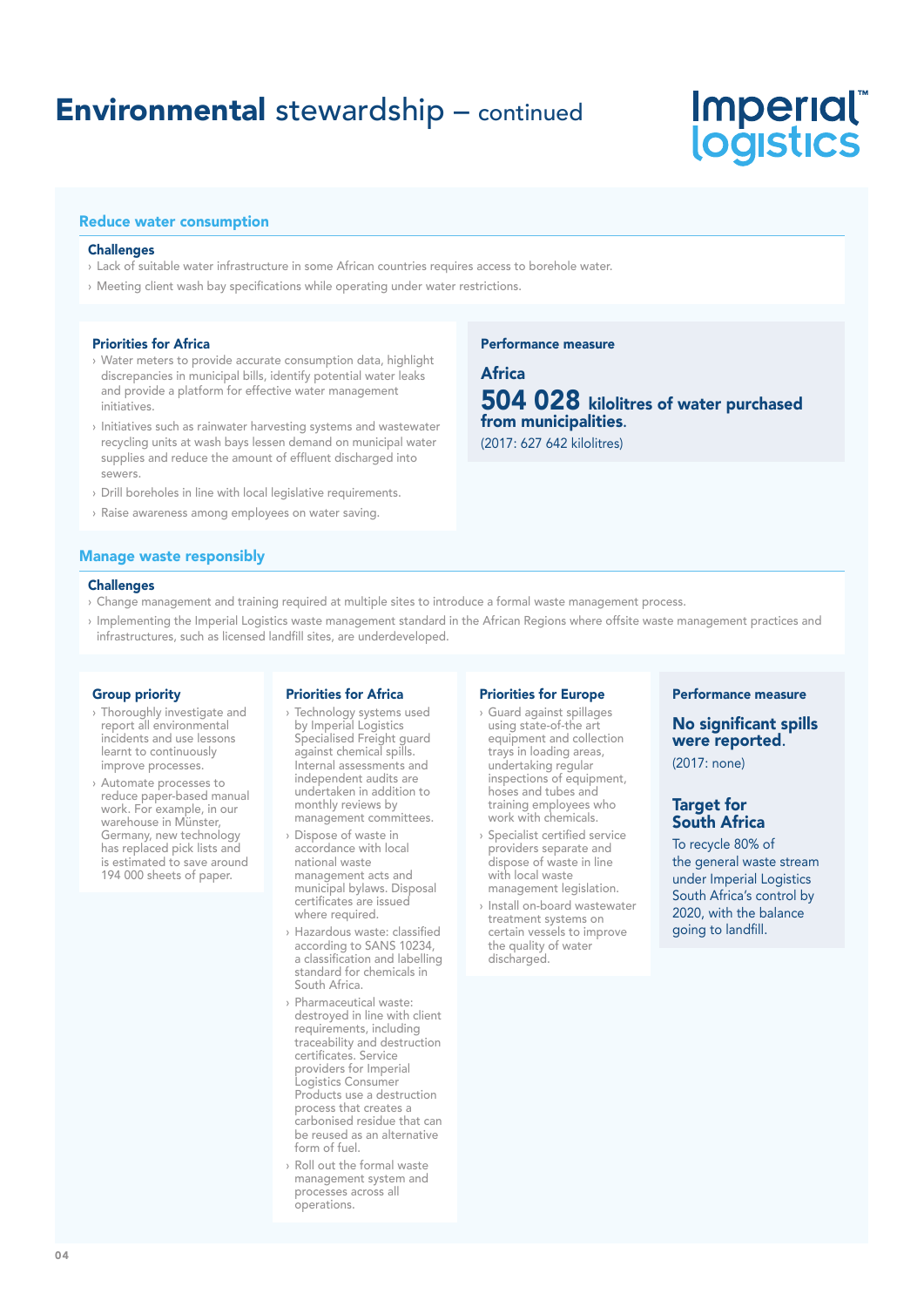# <u>Imperial</u> logistics

#### Ensure environmental compliance

#### Group priorities

- › Contribute to policy development on climate change through industry association memberships.
- › Internal audits in all operations assess critical compliance processes and controls. Where required, external compliance assessments may also be undertaken.

#### Priorities for South Africa

- › Register and license existing and planned boreholes in line with the requirements of the National Water Act.
- › Measure compliance with the National Environmental Management: Waste Act. This is a key performance indicator for all companies and is measured monthly.

## Lowering the energy footprint of our buildings

#### Feasibility study (South Africa)

During the year, we conducted a solar photovoltaic (PV) feasibility study on all owned depots in South Africa. The results indicate that together our buildings have the potential to generate over 2 500 kilowatt peak (kWp), where kWp is the rate at which PV systems generate energy at peak performance, for example, at noon on a sunny day. The first 225 kWp in this project is being installed at a Tanker Services Fuel & Gas facility in Germiston.

#### Goldfields (South Africa)

Goldfields installed light and air-conditioning motion sensors in its offices, as well as energy efficient lights in its depots. A new solar PV system has been installed at the Bothaville head office and the PV system at the Germiston depot was increased to double the initial installed capacity, covering up to 40% of the depot's monthly usage and generating more than 160 megawatt hours of electricity from October 2017 to date.

#### Imperial Logistics Consumer Products (South Africa)

Imperial Logistics Consumer Products is reviewing all its operating sites to identify locations with the potential to realise substantial energy savings. An all-encompassing approach to energy management solutions is being adopted rather than identifying individual projects on an ad hoc basis which realise incremental savings. This means that a number of solutions will be investigated per site to achieve the best possible outcome. Learnings and data are being shared across the company as it moves towards managing energy in real time.

#### Performance measure

No fines or penalties incurred for environmental incidents. (2017: one)

#### Feasibility study

Results indicate that if we install PV systems at our owned buildings in South Africa and they operate at peak performance, the average cost of energy from the systems could equate to

R211 million over a 25-year period, saving 100 000 tCO<sub>2</sub>.

## Operating fuel efficient fleets

#### Euro 5 trucks

Test results indicate that on the Durban to Johannesburg route, fuel consumption can be improved from an average 1,79 kilometres per litre (Euro 3 truck) to an average 2,0 kilometres per litre.

#### Liquefied natural gas truck

We are importing our first LNG truck in South Africa.

#### South Africa

The biggest challenge to upgrading our fleet with more fuel efficient vehicles is the limited availability of 50ppm diesel (required for Euro 5 trucks) and LNG at truck stops across South Africa. As diesel for the Euro 5 trucks is more readily available in cities, Fast-n-Fresh have started updating their fleet following a successful test run on the Durban to Johannesburg route.

In addition, in partnership with Volvo, we will import and pilot our first LNG truck with a 420 horse power engine in December 2018. The truck will be tested on short and long haul routes. LNG is an attractive option in the long term, enabling us to reduce our dependence on fossil fuels.

In another initiative, Consumer Packaged Goods has successfully developed and implemented a fleet review system and weekly reviews are improving fuel consumption as well as vehicle and tyre maintenance.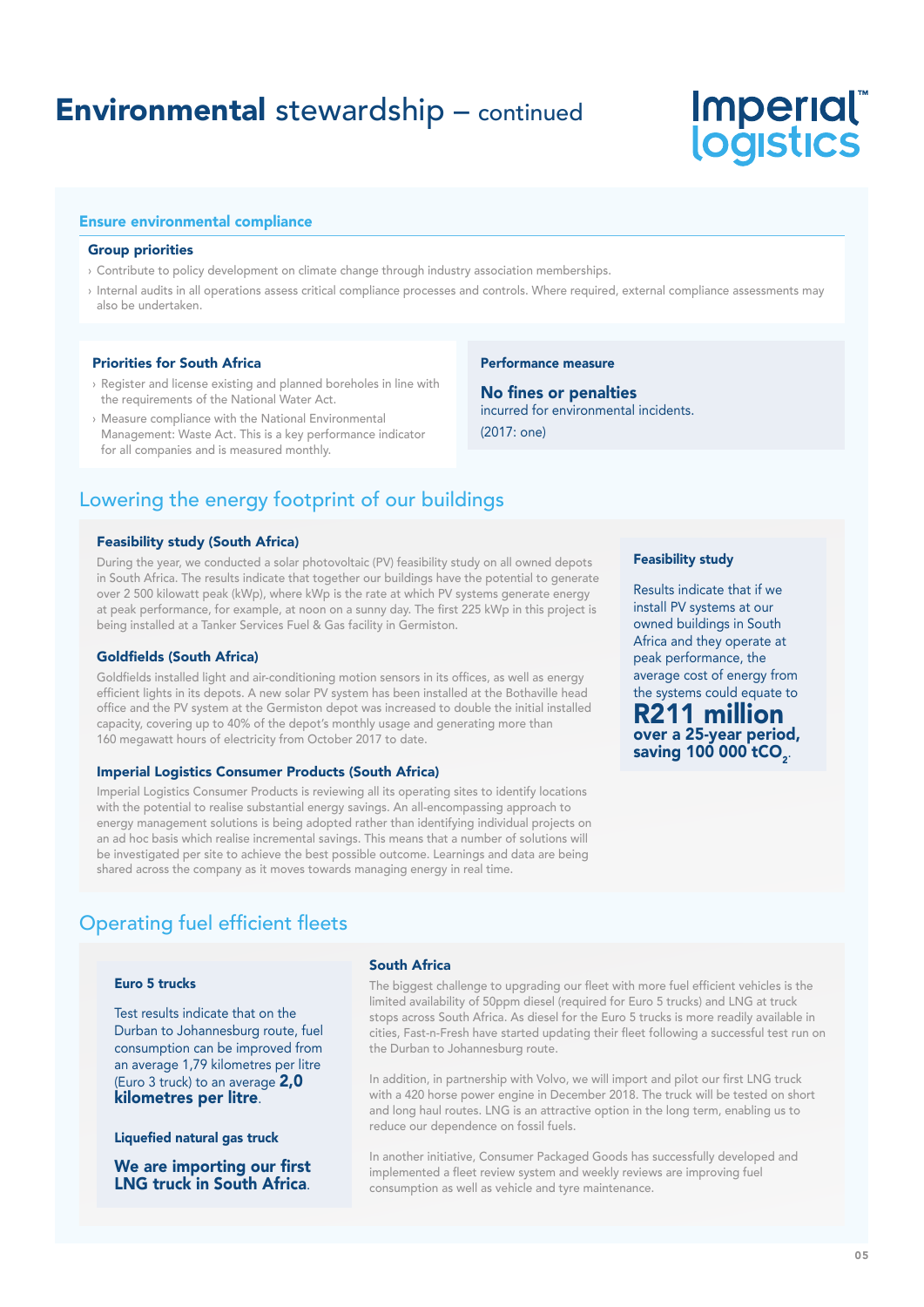# **Imperial®<br>logistics**

#### Duisburg (Germany)

Imperial Gas Barging's two newest gas tankers, which transport liquefied petroleum gas (LPG) and pressurised gaseous products, consume less fuel than their predecessors and each have a capacity of 2 856 cubic metres. The tankers are suitable for operations on canals and secondary inland waterways, including the Rhine's tributaries. The dual Z-drive rudder propellers form a structural unit that requires less fuel, and data from the main engines is sent online to the control centre, enhancing fuel management. The hulls are reinforced providing extra protection in the event of a collision, minimising the risk of environmental contamination. On-board sewage treatment plants ensure the quality of the water discharged from the vessels meets European legal requirements.

Together with chemicals company, INEOS, we have commissioned the build of four butane gas tankers which will be the largest inland waterway gas tankers in Europe. They will be equipped with bow thrusters, particulate filters and catalytic converters with advanced active emissions control technology to ensure we meet the stricter European emissions regulations that come into effect in 2020. All four tankers will be reinforced with collision protection and the auxiliary power units will have full sound insulation, meeting noise level requirements at unloading docks. The tankers are expected to become operational in 2020.

In last year's report, we said we would investigate the feasibility of introducing e-trucks to our fleet. Unfortunately, the range of electric trucks available do not meet our criteria, particularly in the transport of chemicals which requires stringent safety measures. The cost to run an electric fleet is also a deterrent given the investment required to build charging stations. However, we keep abreast of advancements made in terms of alternative fuels and are participating in a research project on electric push boats to understand the feasibility of this new technology.

#### Work commuters

In Duisburg, Germany, three lower emission hybrid vehicles were introduced into the staff fleet and charging stations installed in three locations to facilitate business trips in the area. In addition, in June 2018, we started an initiative that **enables** our employees to lease a regular or electric bicycle at a low monthly cost. The bicycle can be used for work and personal purposes. Employee feedback on both projects has been positive.

### Meeting client requirements under water restrictions

Our companies that operate in the chemical and food industry are high users of water as they are required to meet stringent cleaning specifications set by clients. In addition, the transportation and warehousing of cold storage products requires large amounts of water to support the refrigeration process.

#### Tanker Services (South Africa)

### Achieved a 41,6% saving in water through a

number of initiatives. In addition, employees were provided with water saving advice which they could share with their families and communities.

To ensure the company is able to continue meeting its clients' expectations under uncertain water conditions, funding has been made available to access underground water and install a filtration plant which will comply with SANS 241:2015 for drinking water.

#### Tanker Services (South Africa)

Bulk tankers used to transport consumable products such as wines, edible oils, sugars and milk, among others, must be cleaned with steam and water of a specific quality to meet stringent food quality and safety requirements. The challenge for Tanker Services' Stikland depot over the past two years has been to comply with the Department of Water's new water usage bylaw for the Cape region, without compromising product quality.

The company changed its internal washing procedure and now collects water from the last rinse cycle of each wash and reuses it in the washing cycle for non-food grade products. To achieve this, the computerised system had to be re-programmed and a new system of pipes and valves designed and installed to separate the re-usable water from the effluent discharge and route it to a grey water storage tank. In addition, a 5 000 litre storage tank was added to the recovery process to collect the re-used water and use it to wash the outside of trucks.

A number of other actions were also taken by the depot, including the installation of electronic push buttons with 60 second timers to control water flow from taps, water saving shower heads and overhead water hoses that can be turned off at the point of washing.

Other Imperial Logistics South Africa companies operating in the Cape region have undertaken similar initiatives, including the installation of rainwater harvesting systems.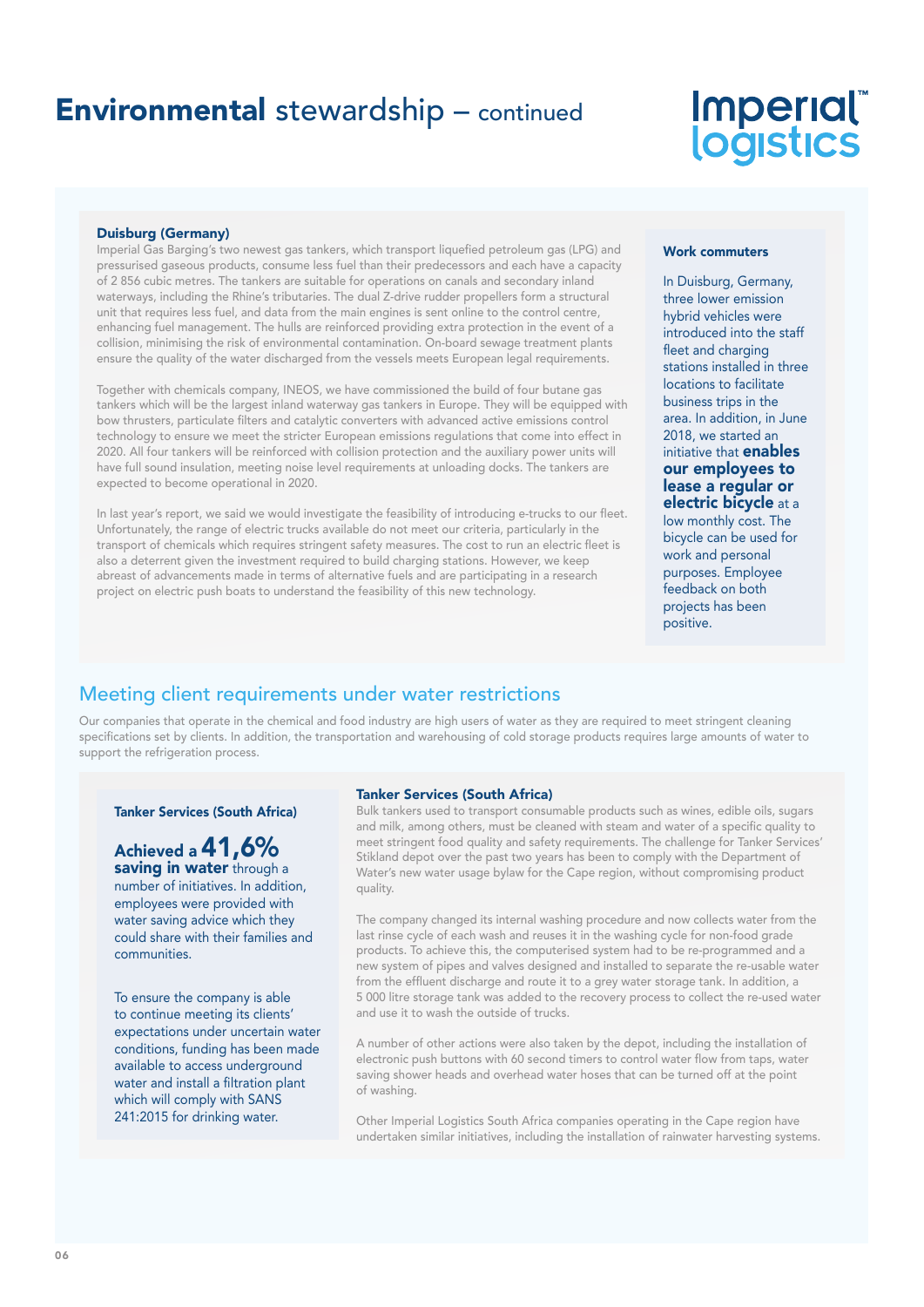# Imperial®<br>logistics

### Working towards our recycling target in South Africa

In April 2017, we started standardising the management of waste in the South African operation. During the reporting period, we took this a step further and set a target to recycle 80% of the general waste stream under our control by 2020.

Between 60% to 70% of our general waste is treated in line with the disposal or destruction requirements set by our clients, limiting our opportunities to recycle and divert more general waste from landfill. However, we have introduced a formal waste management programme applicable to all companies in South Africa. Our aim is to better manage the 30% to 40% of general waste under our control. We have entered strategic partnerships with two major waste companies and our agreements range from the responsible collection and disposal of waste to full onsite waste management (waste segregation, recycling and safe disposal), depending on the needs of a company. Awareness training is being delivered and new procedures developed to formalise the discipline and improve the accuracy around capturing and reporting waste data, including volumes, associated costs and rebates.

Pleasingly, a number of companies are starting to see the benefits of optimal waste management, including income from recycling rebates. Good progress has been made on data integrity and we expect to include robust waste metrics in next year's integrated report for the first time, including the volumes of hazardous waste, general waste sent to landfill and recyclable material.

As we mature the formal waste management process, we hope to partner with our principals and clients and expand recycling, where feasible, into the portion of the general waste stream controlled by them.

## Ensuring our relevance in the markets in which we operate

#### Delivering food aid to drought stricken communities and solar power to healthcare facilities in Malawi

The Southern African Development Community (SADC) Secretariat called on various stakeholders, including Imperial Logistics, for an urgent solution to delivering food aid to communities impacted by the worst drought to hit Southern Africa in 20 years. The challenge was that within six months, nine million metric tonnes of food aid had to be delivered to communities in remote areas. Our flexible, asset-light model proved an ideal approach as it offers a temporary solution that can quickly provide the required capacity for vast volumes but can also be disbanded at the end of a project.

With a predominantly agricultural economy and with the lowest GDP per capita in Africa, Malawi was especially hard-hit by the drought and lives were at stake. In just three weeks, we were ready to help Malawi's desperate communities through the use of 15 Samil vehicles with a carrying capacity of between seven and 13 tonnes each and the ability to operate in harsh African terrain and adverse weather conditions. Drivers and a mechanic received training on the Samils, stand-by vehicles were arranged, permits secured and controllers upskilled to manage the project in-country.

Our solution was able to deal with vehicle breakdowns, driver care, the changing of personnel at short notice due to Malaria and other health hazards and quick load transhipment, when needed. The Samils successfully delivered more food aid to difficult to reach areas than any other vehicle used on the project.

In response to the increasing power outages being experienced in the country, the Ministry of Health has embarked on a US\$3,7 million project to install solar energy at 85 health facilities nationwide. The installations focus on theatres, maternity wings, intensive care units and wards for children under five. Together with a non-profit organisation, Partnership for Supply Chain Management (PFSCM), Imperial Logistics company, Resolve, is installing the panels, panel arrays and solar PV systems, as well as solar powered streetlights, geysers and air-conditioners at the hospitals. Heat reflecting paint will also be applied at 16 hospitals.

#### Combating the demise of bees

Experts believe that the world would lose one third of the food we eat without the work performed by bees. Unfortunately, the increasing use of impervious surfaces and single-crop agriculture are restricting the living space for bee colonies, and bee numbers have declined alarmingly in the past few years.

At our multi-user warehouse in Herten, Germany, we have provided 13 000m² to house 10 bee colonies, supporting the biodiversity at the site. The colonies are looked after by a professional organic beekeeper who is local to the area. The location offers ideal conditions for honey bees because of its variety of herbaceous plants and low shrubs. The plot of land is secluded and there is no risk to employees or local residents.

One bee colony can consist of between about 20 000 to 80 000 bees, depending on the time of year, and can produce 20 to 30 kilograms of honey annually. Going forward, we hope to organise events at the site using the beehives to teach children about beekeeping and biodiversity.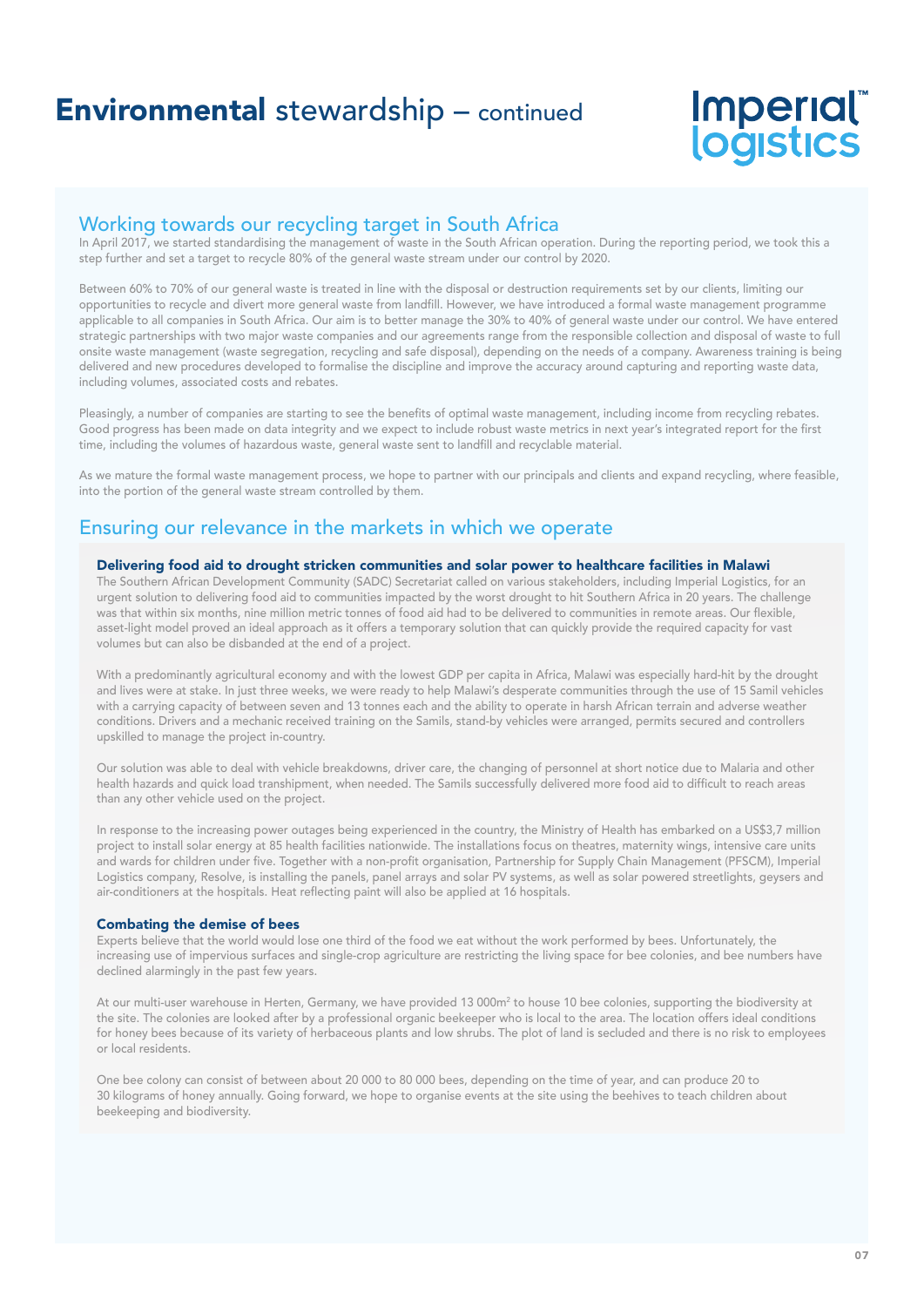

## Key data for Africa

|                                                         | 2018                     |               | % change | 2017        | 2016        |
|---------------------------------------------------------|--------------------------|---------------|----------|-------------|-------------|
| <b>Fuel consumption</b>                                 |                          |               |          |             |             |
| Road fuel usage (litres)                                | 156 501 478 $\checkmark$ | $\star$       | (3,8)    | 162 689 477 | 177 721 610 |
| Non-road fuel usage (litres)                            | 1063923                  | $\mathcal{H}$ | (9,7)    | 1 178 860   | 1 145 418   |
| <b>Total fuel consumption (litres)</b>                  | 157 565 401 $\checkmark$ | $\mathcal{H}$ | (3,8)    | 163 868 337 | 178 867 028 |
| <b>Electricity</b>                                      |                          |               |          |             |             |
| Electricity purchased (megawatt hours)                  | 73 341 $\checkmark$      | $\pm$         | (11,7)   | 83 031      | 79 989      |
| <b>Emissions</b>                                        |                          |               |          |             |             |
| Scope 1 emissions (tCO <sub>2</sub> )                   | 422 311√                 | $\star$       | (3,4)    | 437 385     | 482 125     |
| Scope 2 emissions $(tCO2)$                              | 72 021√                  | $\ast$        | (8,2)    | 78 437      | 79 272      |
| Total Scope 1 and Scope 2 emissions (tCO <sub>2</sub> ) | 494 332√                 | $\mathcal{H}$ | (4,2)    | 515 822     | 561 397     |
| Scope 3 emissions (tCO <sub>2</sub> )                   | 1572                     | $\mathcal{H}$ |          |             |             |
| Total emissions (tCO <sub>2</sub> )                     | 495 904√                 | $\mathcal{H}$ | (3, 9)   | 515 822     | 561 397     |
| <b>Water</b>                                            |                          |               |          |             |             |
| Water purchased from municipalities (kilolitres)        | 504 028√                 | $\mathcal{H}$ | (19,7)   | 627 642     | 679 727     |
| <b>Spills</b>                                           |                          |               |          |             |             |
| Number of significant spills                            | 0 <sub>1</sub>           |               |          | 0           | $\circ$     |
| <b>Environmental compliance</b>                         |                          |               |          |             |             |
| Fines or penalties for environmental incidents          | 0<                       |               | (100)    |             | 0           |

Methodology used: Greenhouse Gas Protocol – A Corporate Accounting and Reporting Standard (Revised Edition). The boundary used is operational control.

√ Satisfied with performance.<br>\* Assured (see the independent limited assurance report in the 2018 integrated annual report).

The 4% decrease in road fuel consumption and 3% reduction in Scope 1 emissions is attributable to smaller fleets, in line with our asset-light strategy, as well as our ongoing initiatives to train drivers and optimise routes, contributing to improved fuel efficiency. The asset-light strategy requires a balance between the use of our own fleet and sub-contractors. The kilometres travelled by sub-contractors on our behalf has not been audited and therefore is not included in the Scope 3 emissions reported, which for this year only reflects Imperial Logistics' business travel.

In our warehouses that store chilled and frozen products, the refrigeration of cold storage, receiving and dispatch areas is a high consumer of electricity. Improved energy management initiatives and the restructuring of certain companies, which has resulted in a smaller warehouse footprint, have resulted in the 12% decrease in electricity consumed.

The 20% decrease in water sourced from municipalities was mostly achieved in the South African operation where smaller fleets required less water for cleaning and the volume of water recycled increased by 37% compared to the prior year, mostly in wash bays. The awareness campaigns held during the year have also contributed to better water management at our facilities.



One of the three lower emission hybrid vehicles introduced into the staff fleet in Duisburg, Germany.



Ten bee colonies introduced at our multi-user warehouse in Herten, Germany, supporting the biodiversity in the area.